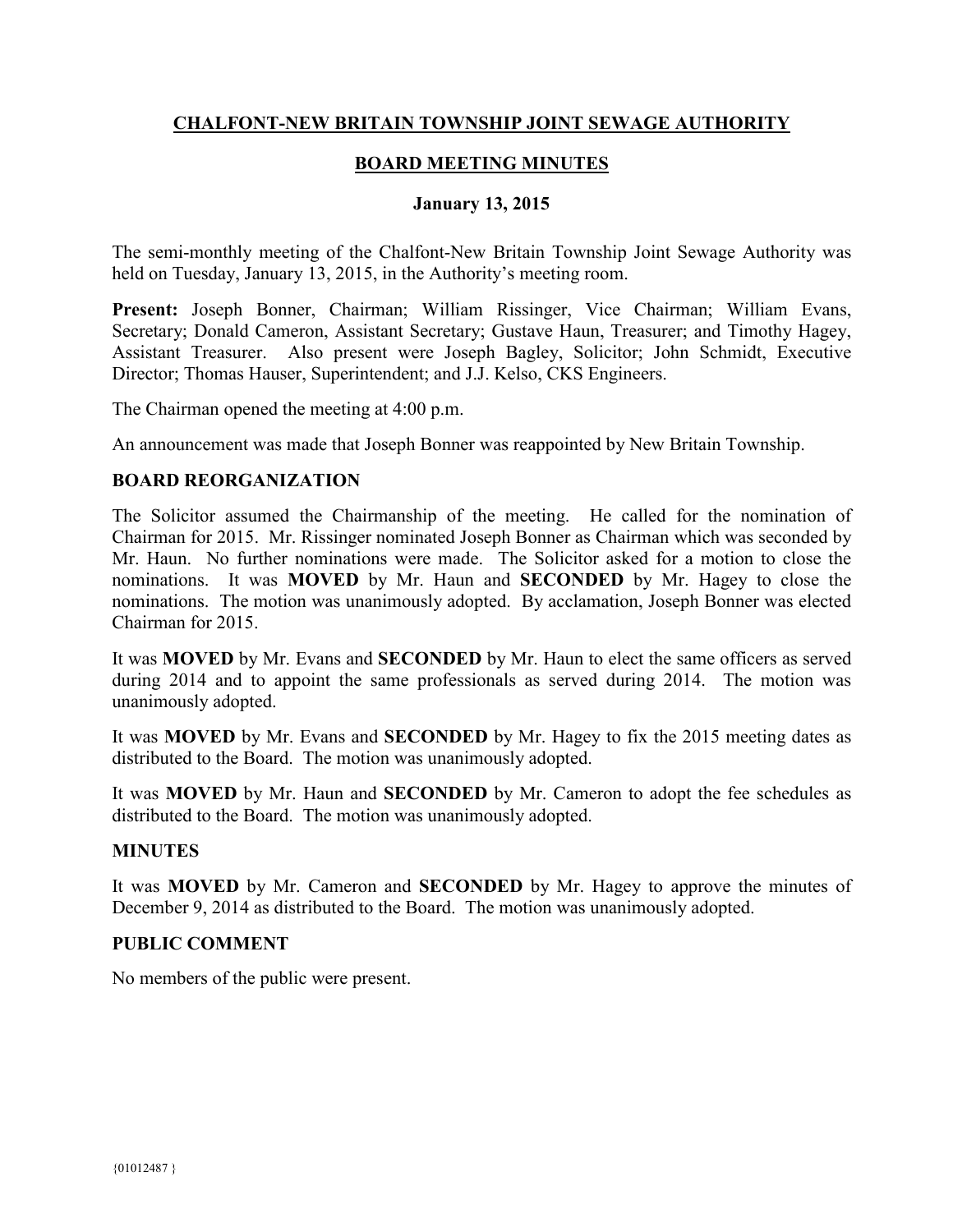#### **REPORTS OF OFFICERS**

There were no reports of officers presented.

### **COMMITTEE REPORTS**

Mr. Evans delivered a report on behalf of the Personnel Committee. The Board moved into Executive Session at approximately 4:09 p.m. to discuss the Personnel Committee's recommendations. The Board returned to its regular session at approximately 4:18 p.m.

It was **MOVED** by Mr. Haun and **SECONDED** by Mr. Cameron to approve the recommendations of the Personnel Committee for wage and salary increases. The motion was unanimously adopted.

It was **MOVED** by Mr. Hagey and **SECONDED** by Mr. Cameron to approve the recommendation of the Personnel Committee to apply the same health insurance contribution requirement to non-union staff that was previously negotiated by the Union. The motion was unanimously adopted.

It was **MOVED** by Mr. Cameron and **SECONDED** by Mr. Hagey to approve the recommendation of the Personnel Committee to hire Kimberly Paley as a member of the administrative staff. The motion was unanimously adopted.

#### **SUPERINTENDENT'S REPORT – Thomas Hauser**

Mr. Hauser reported that operations for the Plant were considered normal for the month of November. An alarm was experienced on Thanksgiving Day at the main pump station but it did not result in a sanitary sewer overflow. The problem involved pump control misinformation of a staff member which resulted in a pump station training review session held with the staff. One influent sampling event was missed during the month due to a sampler failure.

Precipitation: 5.8 inches Average Daily Flow: 3.15 MGD Peak Day Flow: 5.74 MG

Process performance was all within limits. Mr. Hauser reported that there was an inspection of the sanitary sewer installation work at the Pine Valley Project. Laterals at 160 Pennsylvania Avenue and 242 Holly Drive were televised. A sag in a 6 inch section on Holly Drive was put on a scheduled flush list. The line at 44 Hickory Lane was televised, roots were cut and the line was again opened. The Authority cleaned the storm sewer behind Scott's Garage.

Around the Plant, routine maintenance was performed as scheduled. Personnel worked on a bearing replacement job for the No. 1 aerator. Intake silencers were purchased and installed on the two (2) anoxic tank blower inlets, which made a "huge" difference in terms of sound volume.

Personnel assisted Thomas Controls in identifying circuit breakers for labeling. The polymer line came apart in the thickener building and was repaired. A problem was experienced by a new Motor Control Center where Aerator No. 2 faulted, the fault was reset, and the aerator was returned to normal operation. On the same MCC, the variable frequency drive for Aerator #5 faulted and did not reset; it was then shut down and tagged out. All motor controls in that MCC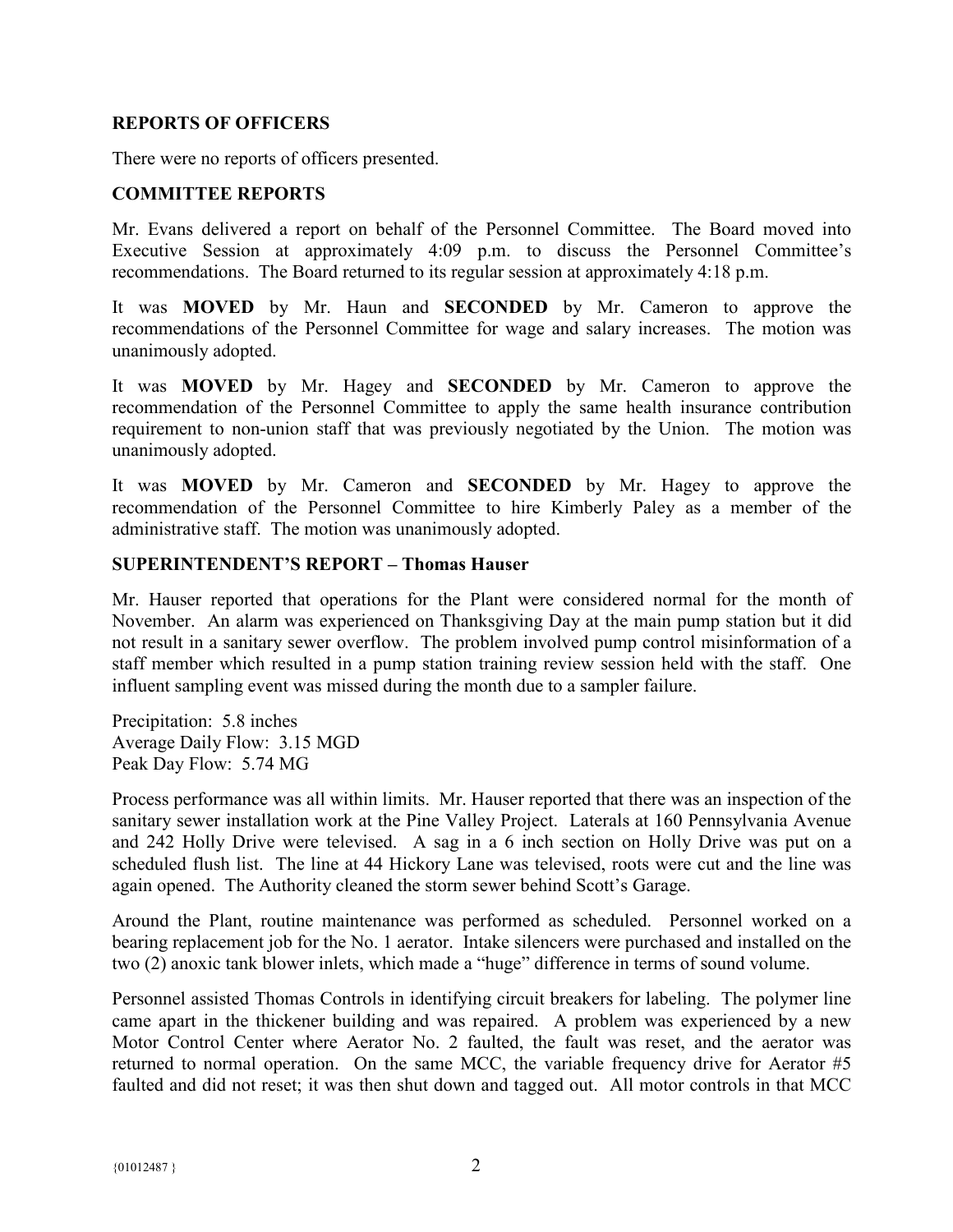that were not being used were turned off and the issue was reported to C&T. A call was sent in to Siemens, the manufacturer, but the Authority has not heard back from them yet.

There was a general discussion regarding the SCADA system and the motor control centers supplied by Siemens.

# **EXECUTIVE DIRECTOR'S REPORT – John E. Schmidt**

Mr. Schmidt presented a grinder pump agreement for execution.

Following discussion, it was **MOVED** by Mr. Evans and **SECONDED** by Mr. Cameron to authorize the Executive Director to sign all maintenance agreements for grinder pumps on behalf of the Authority.

Mr. Schmidt presented a sewage capacity approval form for 122 Sellersville Road. It was **MOVED** by Mr. Cameron and **SECONDED** by Mr. Hagey to approve sewage capacity in the amount of 1 EDU for 122 Sellersville Road. The motion was unanimously adopted.

Mr. Schmidt briefly mentioned that the sewer use ordinances will be discussed at the next meeting.

### **ENGINEER'S REPORT – J.J. Kelso, CKS Engineers**

Mr. Kelso discussed the meeting with Thomas Controls and its surety on December 15. The parties went over the outstanding punch list items. The meeting was moderated by Jeff Wallack of Wisler Pearlstine, LLP and the surety, CKS and Authority representatives attended. Discrepancies about what was expected to be performed by Thomas Controls and what was on the punch list were discussed extensively. Individual meetings took place afterwards to clarify the precise activity that Thomas Controls needed to complete. Some items were clarified, some were actually completed by Thomas Controls, and some coordination was undertaken with Keystone (consultant) to get items accomplished.

The Board recessed into Executive Session at approximately 4:40 p.m. to discuss potential litigation with the contractor. The Board returned to its regular session at approximately 4:47 p.m.

It was **MOVED** by Mr. Hagey and **SECONDED** by Mr. Cameron to approve Change Order No. 2 for Thomas Controls in the amount of \$15,867.54. The motion was unanimously adopted.

Mr. Kelso confirmed that approximately \$90,000 in retainage is still being held by the Authority.

Mr. Kelso next discussed pay estimate No. 17 from Thomas Controls.

Mr. Kelso presented Requisition No. 188 for Capital Improvements, which included pay estimate No. 17, as well as certain engineering and legal expenses, in the amount of \$64,877.23 and recommended approval.

**MOTION:** It was **MOVED** by Mr. Cameron and **SECONDED** by Mr. Haun to approve Requisition No. 188 in the amount of \$64,877.23. The Motion was unanimously adopted.

Mr. Kelso next presented Requisition No. 145 for Capital Expenditures in the amount of \$440.00 for VFD drives. It was **MOVED** by Mr. Cameron and **SECONDED** by Mr. Hagey to approve Requisition No. 145 in the amount of \$440.00. The motion was unanimously adopted.